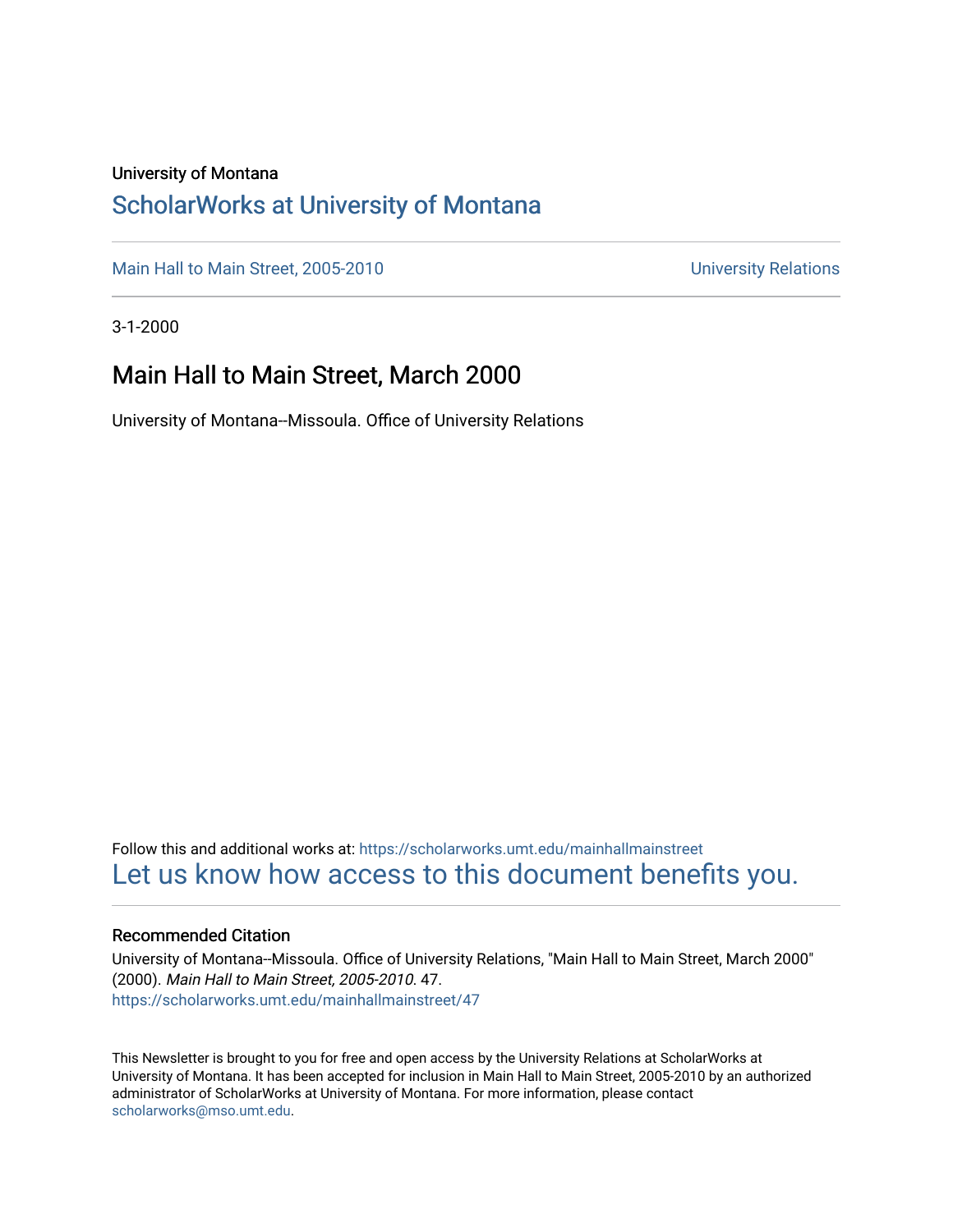### **UNIVERSITY OF MONTANA**

 $APR 0 3 2000$ 

# **Hair Maili St.**

Vol. 6, No. <sup>3</sup> Connecting Campus and Community March 2000

## UM Calendar

*lt> n»' 3*

 $M$ 44ma

**Monday, April 3 Art exhibits—**BachelorofFineArts Exhibition II, diversemedia and ideas by graduating fine arts students, through April 7, 11 a.m. - 4 p.m., Mon.-Fri., Gallery of Visual Arts, Social Science Building and 10 a.m.-4 p.m., Mon.-Fri., UniversityCenterGallery. Free.

**Concert—**Composers' Showcase, originalworksbyUM music students, performances at 7:30 p.m., Music Recital Hall. Free.

### **Tuesday, April 4**

**Candidatepresentations—**Democraticgubernatorial candidates Mike Cooney at 3 p.m.; Joe Mazurek at 3:30 p.m., and Mark O'Keefe at 4 p.m., Turner Hall Dell Brown Room.

**Dance production—**Spring Dance Showcase, 7:30 p.m. nightly through April 8 (2 p.m. April 8 matinee), Open Space, Performing Arts and Radio/Teievision Center. Tickets \$4. Call 243-4581.

**Wednesday, April 5 UsedOutdoorGearSale—**noon-5 p.m.,University Center atrium.

**Tuesday, April 11 President's LectureSeries/Lucile SpeerMemorialLecture—**"ThePathologyofPartisanship," Sissela Bok, Harvard Center for Population and DevelopmentStudies, HarvardUniversity, 5 p.m., University Theatre. Free;

**Faculty Chamber Recital—**7:30 p.m., Music Recital Hall. Free.

**Drama production—**"Misalliance,"7:30 p.m. nightlythroughApril 15 (2 p.m. matinee April 15), Montana Theatre, Performing Arts and Radio/Teievision Center. Tickets \$12/general, \$10/students and seniorcitizens, \$5/children 12 and under. Call 243-4581.

## Griz fan buys athletics staff new offices

I in the freshly renovated Adams<br>Center, thanks to a \$550,000 gift from ntercollegiate athletics coaches, staff and administrators will have new digs in the freshly renovated Adams Great Falls attorney John C. Hoyt and his wife, Vickie.

The Hoyts' gift—one of the largestever cash gifts received by Grizzly athletics —alongwith other contributions, will be used to complete the department's office complex located in the west wing of the Adams Center. The wing will be named the John C. Hoyt Athletic Complex.

The Adams Center remodeling project, completed last fall, was financed through bond sales but did not include sufficient funding for office renovations. Wayne Hogan, director of athletics, said the project's priority was to provide adequate facilities for student athletes and a comfortable, convenient and accessible venue for Grizzly fans. "Our staff needs came third," Hogan said.

The Hoyts' gift will provide a major portion of the funding to create 40 offices for coaches and administrative staff on the center's second level. The athletics department staff and coaches have been housed in Washington-Grizzly Stadium sky boxes and in trailers north of the Adams Center since July 1998 when the renovation project began.

"I get enormous pleasure from watching our teams," Mr. Hoyt told coaches and athletics department administrative staff during a March 21 news conference



**Donors John and Vickie Hoytwith athletics director Wayne Hogan.**

to announce his gift. He said the contribution was his way of giving back to the coaches who do such a fine job for the University, its student athletes and Grizzly fans.

UM administrators and volunteers, working with the UM Foundation and athletics department, contacted Griz fans across the state and received more than 40 gifts to supplement Hoyt's contribution.

Mr. Hoyt, a 1948 graduate of UM's law school, practices with the Great Falls firm of Hoyt & Blewett, which gave \$150,000 in 1998 to build the UM law school a courtroom with the latest technology. For the contribution, the University renamed the teaching facility the Hoyt & Blewett Courtroom. Hoyt is an avid Grizzly fan and a longtime financial supporter of the University's intercollegiate sports program.

# Law Week features plenty of legal action

The Montana Supreme Court will<br>
make its annual visit to campus<br>
Friday, April 7, as part of Law.<br>
Week activities at the School of Law.<br>
Another highlight of the week is a he Montana Supreme Court will make its annual visit to campus Friday, April 7, as part of Law Another highlight of the week is a Thursday, April 6, lecture by a Washington, D.C., lawyer who served as counsel

to two U.S. presidents. Lloyd N. Cutler will share "Some Thoughts About the Impeachment Proceeding Against President Clinton" during a 2 p.m. lecture in the law school's Castles Center. The free public lecture is part of the Judge William B. Jones and Judge Edward A. TammJudicial Lecture Series. Cutler was counsel to President Carter in 1979-80 and to President Clinton in 1994.

The public also is welcome to see the Supreme Court in action during a 10:30 a.m. Friday hearing at the University Theatre. The case introduction begins at 10 a.m., followed by arguments on an appeal of a workers' compensation case.